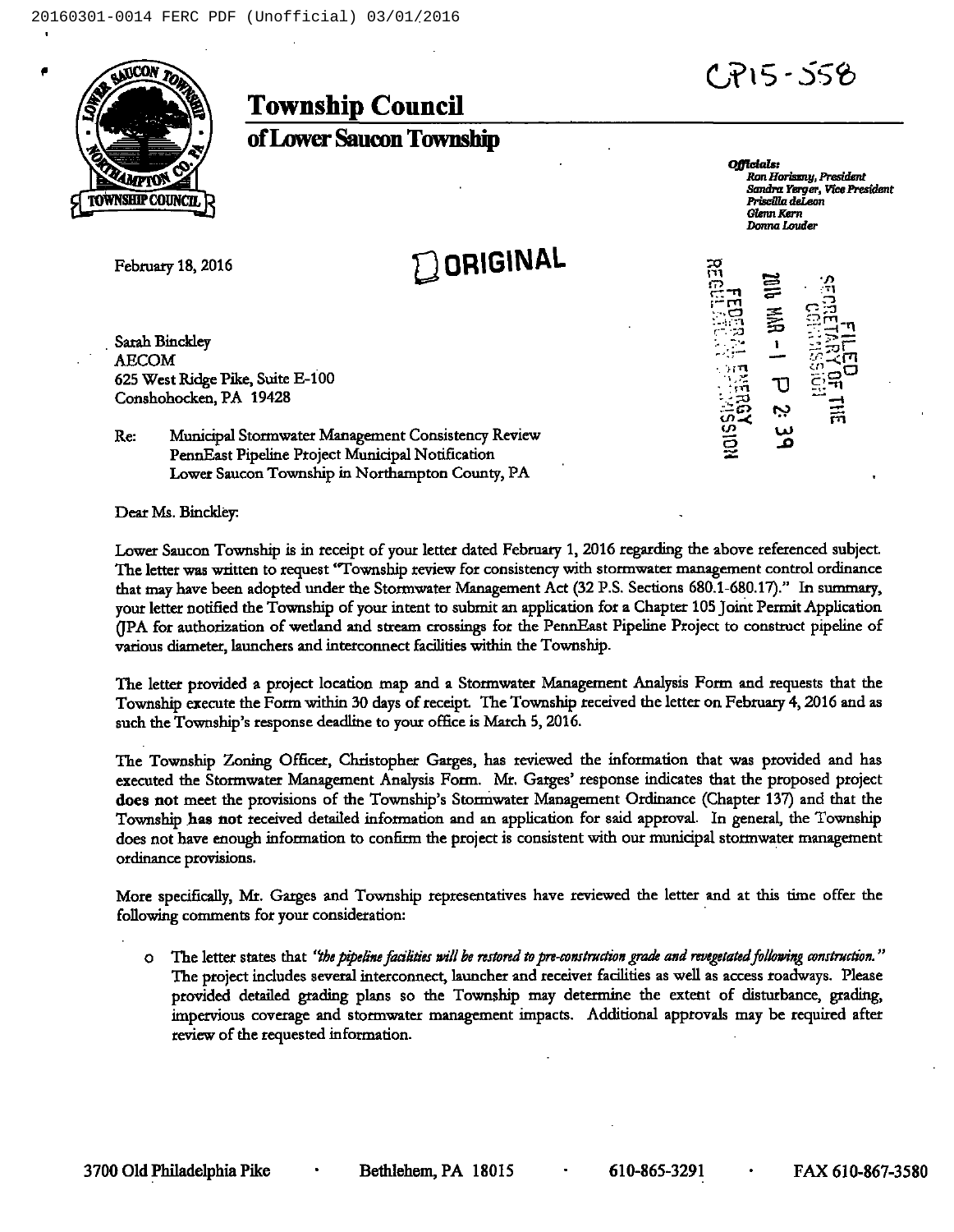o The letter states that "the aboveground and proposed permanent access road will include stormwater management facilities and best management practices that meet or exceed the standard design criteria in the Pennsylvania Stormwater BMP manual." Please provided detailed grading plans so the Township may determine the extent of disturbance, grading, impervious coverage and stormwater management impacts. Additional approvals may be required after review of the requested information.

As mentioned above, as requested I have enclosed a copy of the executed Stormwater Management Analysis Form. At this time the Township has responded that the does not meet the provisions of the Township's Stormwater Management Ordinance (Chapter 137) and that the Township has not received detailed information and an application for said approval. As such Lower Saucon Township would request that additional information as outlined above be provided to the Township for review. The Township also respectfully requests an extension to the March 5, 2016 comment deadline so it may have the ability to review the project in the detail necessary to determine compliance with the provisions of the Township's zoning ordinance as you requested.

Should you have questions or comments about this letter or the Township stormwater management permit application pmcess, please contact me at 610-865-3291.

Sincerely,

Lislie Uut

Leslie Huhn Township Manager

Enclosure: Stormwater Management Analysis

CC Council

B. Lincoln Treadwell, Township Solicitor

C. E. Elliott, Environmental Counsel

Senator Lisa Boscola

Representative Robert Freeman

Representative Justin Simmons

Federal Energy Regulatory Commission, 888 First Street, NE, Washington, DC 20426

Pennsylvania. Department of Environmental Protection, Northeast Regional Office, 2 Public Square, Wilkes-Barre, PA 18701-1915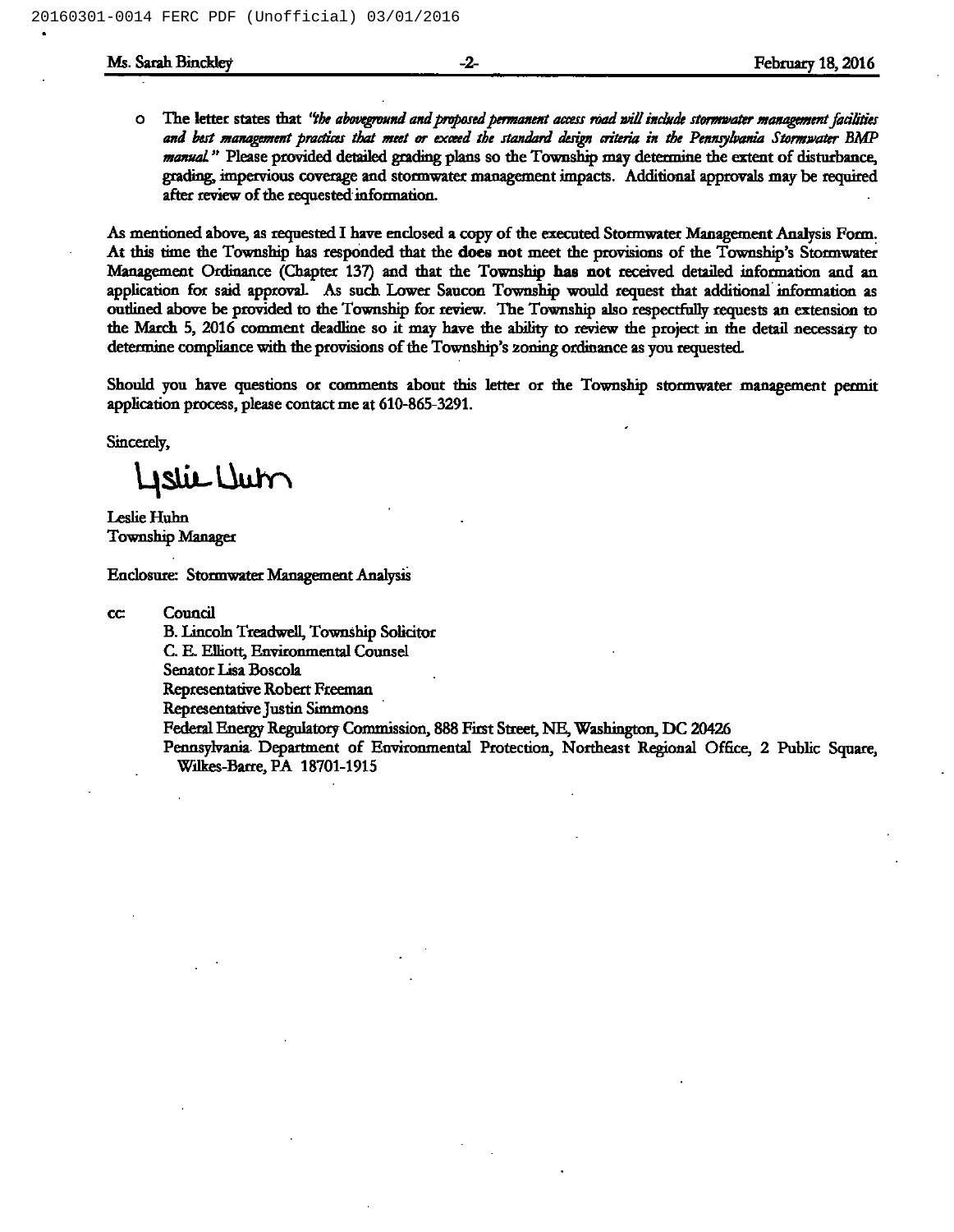

ł

625 West Ridge Pike **Sulle E-100** Conshohocken, PA 19428 www.aecom.com WWW.tirk.com

610 832 3500 tel 610 832 3501 fax

## Municipal Stormwater Management Consistency Review **PennEast Pipeline** Northampton County, Pennsylvania

## **Stormwater Management Analysis** (Please check one of the following)

- No Municipal Stormwater Management Ordinance has been adopted at this time;  $\Box$ therefore no analysis will be undertaken.
- $\Box$ The Stormwater Management Analysis of the proposed structure based on the Stormwater Management Ordinance Indicated no adverse effects.
- 风 The Stormwater Management Analysis of the proposed structure based on the Stormwater Management Ordinance indicated the following adverse effects:

 $\cdot$ 

TOWNSHIP HAS NOT RECEIVED THE  $2<sub>N</sub>$ <u>APPLICATION</u> FOR MANAGEMENT A CINO WWATER PERMI NOR TOWNSHIP BEEN HAS THE **PROVIDED**  $P$  $F$  $P$  $H$  $F$  $D$ ENGINETRING OR DOLUMENTS VLANS TO VERIFU COMPUANCE WITH 157 OF TOWNSHID CODE VLER MANAGEMENT STORMWATER <u>ORDINANCE</u>

Signature **OFCICER Title Date**